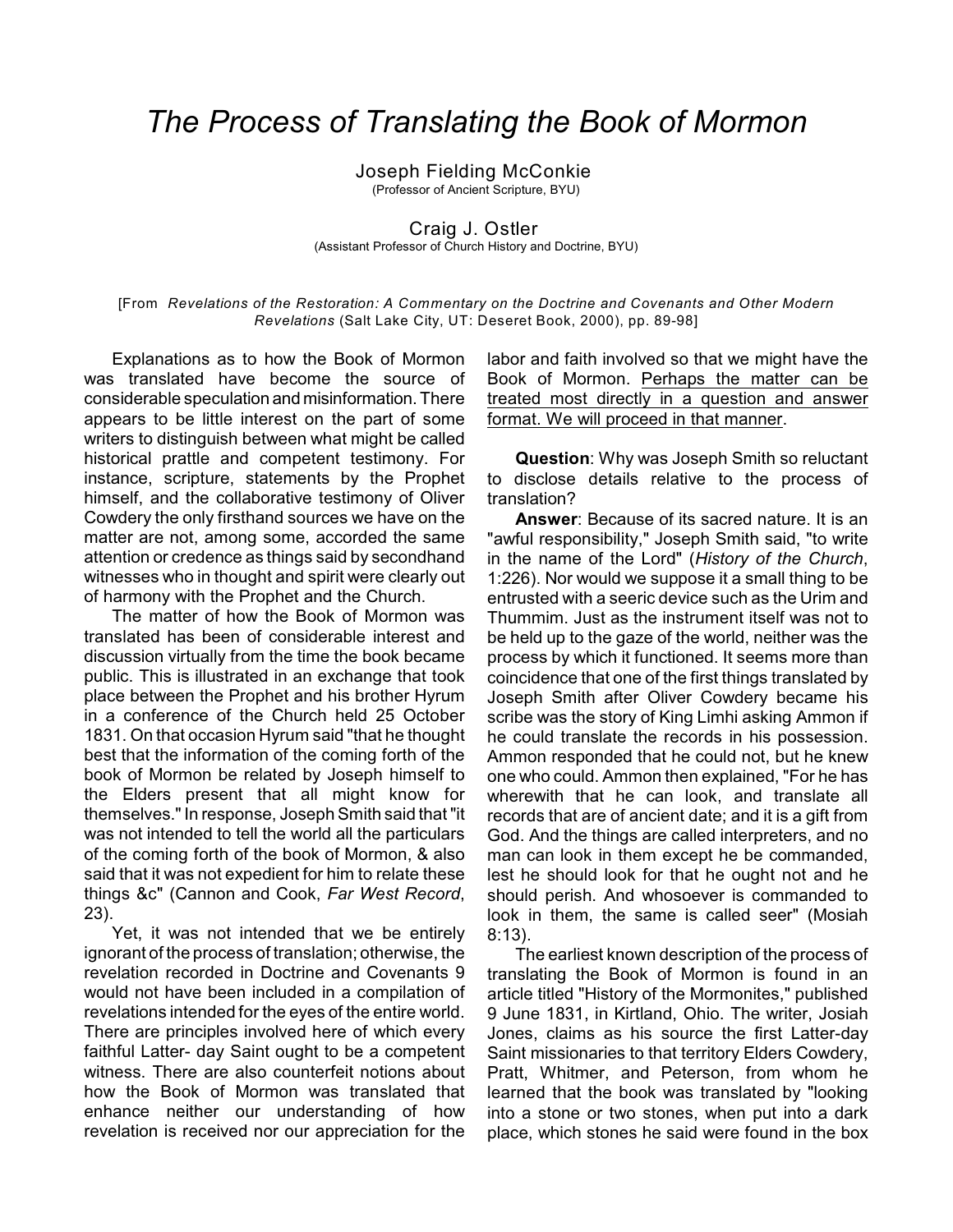with the plates. They affirmed while [Joseph] looked through the stone spectacles another sat by and wrote what he told them, and thus the book was written. . . .

"A few days after these men appeared again, a few of us went to see them and Cowdery was requested to state how the plates were found, which he did. He stated that Smith looked onto or through the transparent stones to translate what was on the plates. I then asked him if he had ever looked through the stones to see what he could see in them; his reply was that he was not permitted to look into them. I asked him who debarred him from looking into them; he remained sometime in silence, then said that he had so much confidence in his friend Smith, who told him that he must not look into them, that he did not presume to do so lest he should tempt God and be struck dead" (Allen, "Historian's Corner," 308).

Though the article fails to acknowledge Oliver's frustrating experience in attempting to translate, it does emphasize the feeling of sacredness that was associated with the use of the Urim and Thummim. Similarly, in another early article, Martin Harris was recorded as having said that Joseph had been directed "not to let any mortal being examine them [the interpreters], under no less penalty than instant death" ("Golden Bible," 3).

Oliver was twice cautioned not to trifle with sacred things, having reference to the seeric aids that would be used in translation. "Do not ask," he was warned, "for that which you ought not" (D&C 8:10; see 6:12). And again, Joseph Smith was told that "if they [meaning the world] will not believe my words, they would not believe you, my servant Joseph, if it were possible that you should show them all these things which I have committed unto you" (D&C 5:7).

A testimony of the Book of Mormon must of necessity embrace the understanding that it came as a "gift" of God, by the "power of God." It is both the foundation upon which the modern Church is to rest and a miracle. To suppose that in its origin the Book of Mormon is less than a miracle is to attempt to build the house of one's understanding upon something other than the foundation upon which the Lord placed it. It is not expected that miracles be explained.

**Question:** Did Joseph Smith say anything about the process of translation?

**Answer:** Yes. Joseph affirmed that he "translated from the plates," and that he used the Urim and Thummim to do so. After the loss of the 116 pages by Martin Harris, both the plates and the Urim and Thummim were taken from him. Without the Urim and Thummim he could not translate. During this period Joseph made a short visit to his parents in Manchester, New York, and then returned again to Pennsylvania. "Immediately after my return home," he recounted, "I was walking out a little distance, when, behold, the former heavenly messenger appeared and handed to me the Urim and Thummim again for it had been taken from me in consequence of my having wearied the Lord in asking for the privilege of letting Martin Harris take the writings, which he lost by transgression and I inquired of the Lord through it, and obtained the following [section 3]" (Smith, *History of the Church*, 1:21-22).

"After I had obtained the above revelation," the Prophet continued, "both the plates and the Urim and Thummim were taken from me again; but in a few days they were returned to me, when I inquired of the Lord, and the Lord said thus unto me:

"Now, behold, I say unto you, that because you delivered up those writings which you had power given unto you to translate by the means of the Urim and Thummim, into the hands of a wicked man, you have lost them. And you also lost your gift at the same time, and your mind became darkened" (Smith, *History of the Church*, 1:23-24).

In the Wentworth Letter, the Prophet wrote: "With the records was found a curious instrument, which the ancients called "Urim and Thummim," which consisted of two transparent stones set in the rim of a bow fastened to a breast plate. Through the medium of the Urim and Thummim I translated the record by the gift and power of God" (*History of the Church*, 4:537).

**Question:** What was the testimony of Oliver Cowdery on the matter?

**Answer:** In the October 1834 Messenger and Advocate [the Church newspaper in Kirtland, Ohio], Oliver Cowdery wrote: "These were days never to be forgotten to sit under the sound of a voice dictated by the inspiration of heaven, awakened the utmost gratitude of this bosom! Day after day I continued, uninterrupted, to write from his mouth, as he translated, with the Urim and Thummim, or, as the Nephites would have said, 'Interpreters,' the history or record called 'The book of Mormon'" (*Messenger and Advocate*, 1:14).

The testimony borne by Oliver Cowdery upon his return to the Church was as follows: "Friends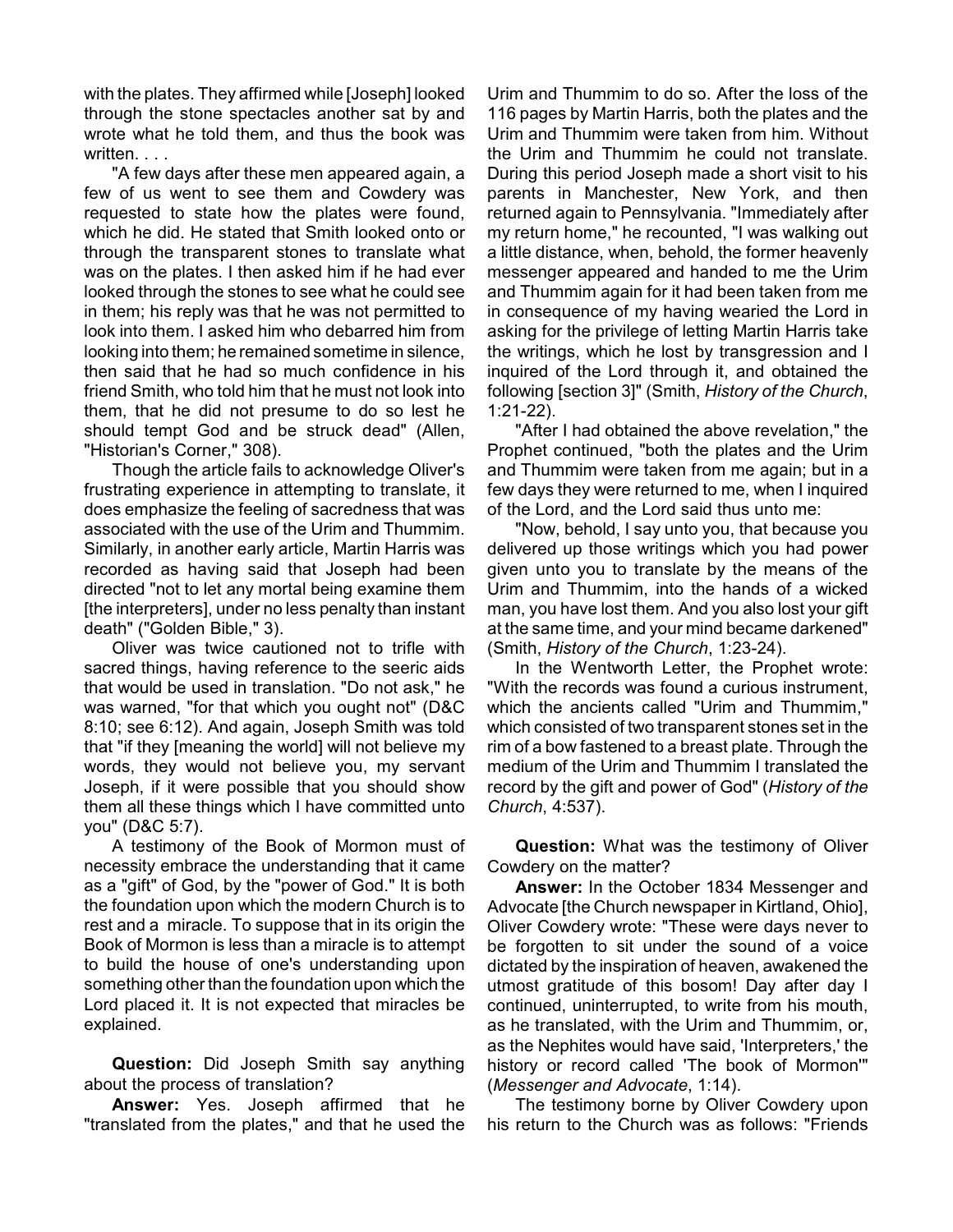and Brethren: My name is Cowdery, Oliver Cowdery. In the early history of this Church, I stood identified with her, and one in her councils. True it is that the gifts and callings of God are without repentance; not because I was better than the rest of mankind was I called, to fulfill the purposes of God. He called me to a high and holy calling. I wrote with my own pen, the entire Book of Mormon (save a few pages) as it fell from the lips of the Prophet Joseph Smith, as he translated it by the gift and power of God, by means of the Urim and Thummim, or, as it is called by the book, 'holy interpreters.' I beheld with my eyes, and handled with my hands, the gold plates from which it was translated. I also saw with my eyes and handled with my hands the 'holy interpreters'" (as cited in Smith, *Restoration of All Things*, 113).

**Question:** What should we know about the process of translation?

**Answer:** Certainly each member of the Church should have a meaningful understanding of that which the Lord has revealed to us on the matter. Our query then becomes, to what revelation do we turn? The answer is Doctrine and Covenants 9, in which we learn that Oliver Cowdery commenced to translate and then lost his courage and could not continue (vv. 5, 11).

"You must study it out in your mind," the Lord told him, "then [that is after having arrived at your own best determination as to what the proper meaning is] you must ask me if it be right, and if it is right I will cause that your bosom shall burn within you; therefore, you shall feel that it is right. But if it be not right you shall have no such feelings, but you shall have a stupor of thought that shall cause you to forget the thing which is wrong; therefore, you cannot write that which is sacred save it be given you from me" (D&C 9:8-9).

In this context let us give at least brief consideration to the preparation that Joseph Smith made in order to have the sense and feel of this ancient record he was translating. First, it would be well to observe that he had received considerable tutoring from Moroni and other prophets from the Book of Mormon. In the Wentworth Letter Joseph Smith tells us that Moroni told him about the original inhabitants of this country and gave him "a sketch of their origin, progress, civilization, laws, governments, of their righteousness and iniquity, and the blessings of God being finally withdrawn from them as a people" (*History of the Church*, 4:537). Illustrating the understanding that Joseph

obtained of these things long before he began the labor of translation, his mother tells us how "every evening we gathered our children together and gave our time up to the discussion of those things which he instructed to us. I think that we presented the most peculiar aspect of any family that ever lived upon the earth, all seated in a circle, father, mother, sons, and daughters, listening in breathless anxiety to the religious teachings of a boy eighteen years of age who had never read the Bible through by course in his life. For Joseph was less inclined to the study of books than any child we had, but much more given to reflection and deep study.

"We were convinced that God was about to bring to light something that we might stay our minds upon, something that would give us a more perfect knowledge of the plan of salvation and the redemption of the human family than anything which had been taught us heretofore, and we rejoiced in it with exceeding great joy. The sweetest union and happiness pervaded our house. No jar nor discord disturbed our peace, and tranquility reigned in our midst.

"In the course of our evening conversations, Joseph gave us some of the most amusing recitals which could be imagined. He would describe the ancient inhabitants of this continent, their dress, their manner of traveling, the animals which they rode, the cities that they built, and the structure of their buildings with every particular, their mode of warfare, and their religious worship as specifically as though he had spent his life with them. It will be recollected by the reader that all that I mentioned and much more took place within the compass of one short year" (Smith, *History of Joseph Smith*, 1996, 111-12).

In this respect the testimony of Lorenzo Brown about the preparation the Prophet made for his translation of the Bible may be instructive. He records the Prophet as saying: "After I got through translating the Book of Mormon, I took up the Bible to read with the Urim and Thummim. I read the first chapter of Genesis and I saw the things as they were done. I turned over the next and the next, and the whole passed before me like a grand panorama; and so on chapter after chapter until I read the whole of it. I saw it all!" (as cited in Matthews, *Plainer Translation*, 25).

The kind of knowledge thus suggested seems to have been requisite to the labor of translation. For Joseph to properly render the sense of the characters recorded on the plates entrusted to him, he had to both know and feel what stood behind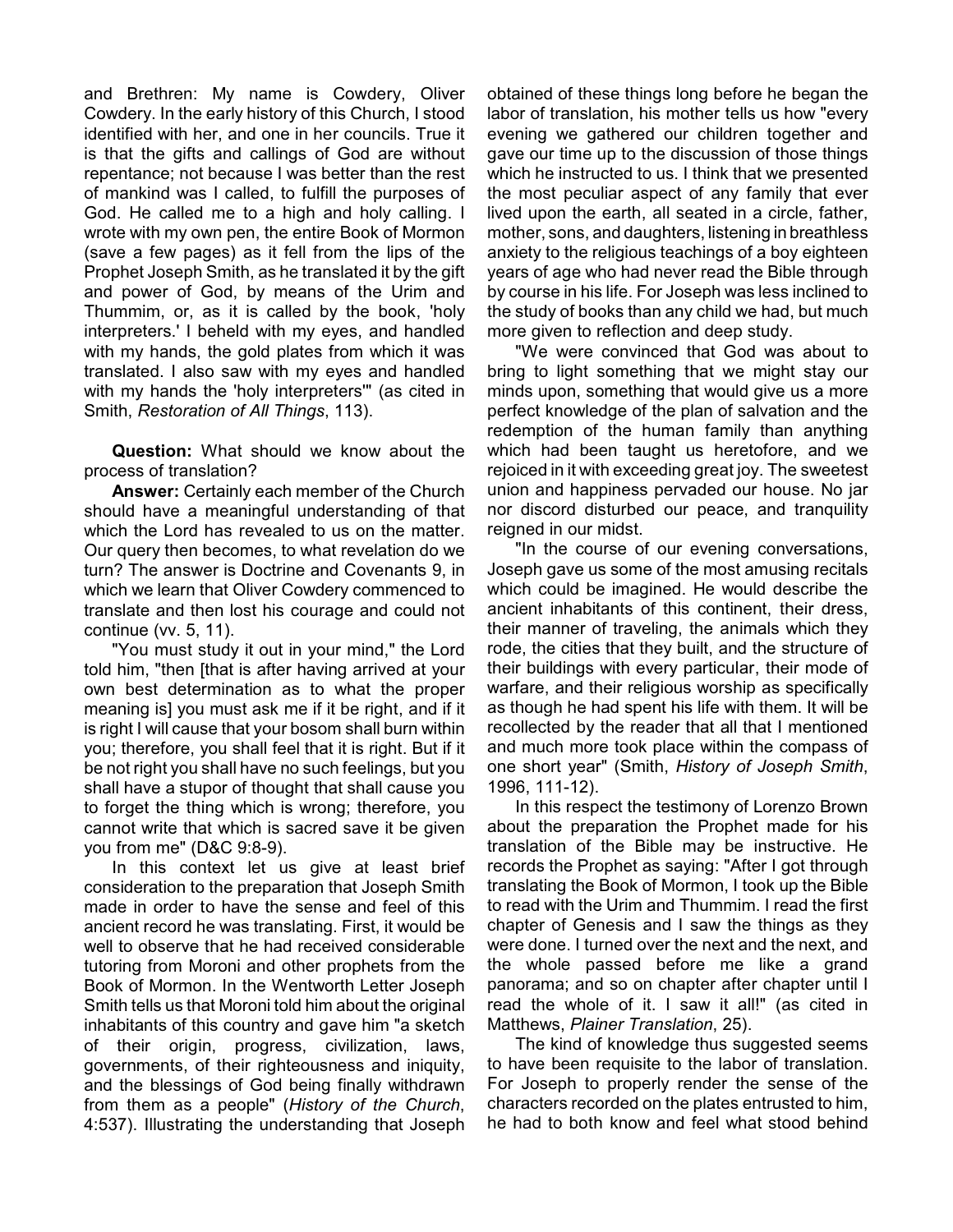them. Perhaps the point is best illustrated with the Bible, for there seems to be no end of Bible translations. Why, we would ask, is the labor of Bible translation never done? Because, we are told, that as our knowledge of ancient civilizations their laws, governments, cultures, and languages increases so does our ability to give meaningful and accurate translations to that which they wrote. As it is with the manuscripts from which the Bible comes, so it is with the characters recorded on the plates of gold from which Joseph Smith translated.

**Question:** In addition to statements of the Prophet, the text of Doctrine and Covenants 9, and the testimony of Oliver Cowdery, who else has described the process by which the Book of Mormon was translated?

**Answer:** Perhaps prime among their number would be David Whitmer.

**Question:** What light does he shed on the matter?

**Answer:** Precious little. The testimony of David Whitmer, which is laid forth below, clearly contradicts the principles established by the Lord in this revelation. It is also at odds with the testimonies of both Joseph Smith and Oliver Cowdery. In our judgment, Mr. Whitmer is not a reliable source on this matter. We are entirely respectful of and grateful for the testimony to which he appended his name as one of the three witnesses of the truthfulness of the Book of Mormon and its divine origin. That, however, does not make him a competent witness to the process of translation. We too, like countless others, are competent witnesses of the truthfulness of the Book of Mormon. Our knowledge of how it was translated, however, is limited to that which has come through the channels ordained by the Lord for that purpose. As to David Whitmer's explanation, it should be remembered that he never looked into the Urim and Thummim nor translated anything. His testimony of how the Book of Mormon was transltated is hearsay.

Spanning a period of twenty years (1869-1888), some seventy recorded testimonies about the coming forth of the Book of Mormon claim David Whitmer as their source. Though there are a number of inconsistencies in these accounts, David Whitmer was repeatedly reported to have said that after the loss of the 116 pages, the Lord took both the plates and the Urim and Thummim from the Prophet, never to be returned. In their stead, David Whitmer maintained, the Prophet used an oval-shaped, chocolate-colored seer stone slightly larger than an egg. Thus, everything we have in the Book of Mormon, according to Mr. Whitmer, was translated by placing the chocolate-colored stone in a hat into which Joseph would bury his head so as to close out the light. While doing so he could see "an oblong piece of parchment, on which the hieroglyphics would appear," and below the ancient writing, the translation would be given in English. Joseph would then read this to Oliver Cowdery, who in turn would write it. If he did so correctly, the characters and the interpretation would disappear and be replaced by other characters with their interpretation (Cook, *David Whitmer Interviews*, 115, 157-58).

Such an explanation is, in our judgment, simply fiction created for the purpose of demeaning Joseph Smith and to undermine the validity of the revelations he received after translating the Book of Mormon. We invite the reader to consider the following:

**First**, for more than fifty years David Whitmer forthrightly rejected Joseph Smith, declaring him to be a fallen prophet. Though he never denied his testimony of the Book of Mormon, he rejected virtually everything else associated with the ministry of Joseph Smith and the restoration of the gospel. His rejection included both the Aaronic and Melchizedek Priesthoods, which were restored during the time the Book of Mormon was being translated and, of course, the revelations which would eventually constitute the Doctrine and Covenants.

**Second**, according to David Whitmer's account of how the Book of Mormon was translated, Joseph Smith was the instrument of transmission, while translation rested solely with the Lord. This is simply a reflection of the notion of divine dictation, which holds that every word of scripture comes from God himself. If David Whitmer's account is to be accepted, revelation also includes spelling and punctuation. This notion is at odds with the explanation found in Doctrine and Covenants 8 and 9, which details how revelation comes. In this respect, Richard Anderson observed that Whitmer "after decades of reflection outside of the Church, concluded that no modification could possibly be made in any revelation. This highly rigid view of these revelations matched his highly rigid view of the origin of the Book of Mormon" ("By the Gift and Power of God," 84). By contrast Brigham Young observed, "Should the Lord Almighty send an angel to re-write the Bible, it would in many places be very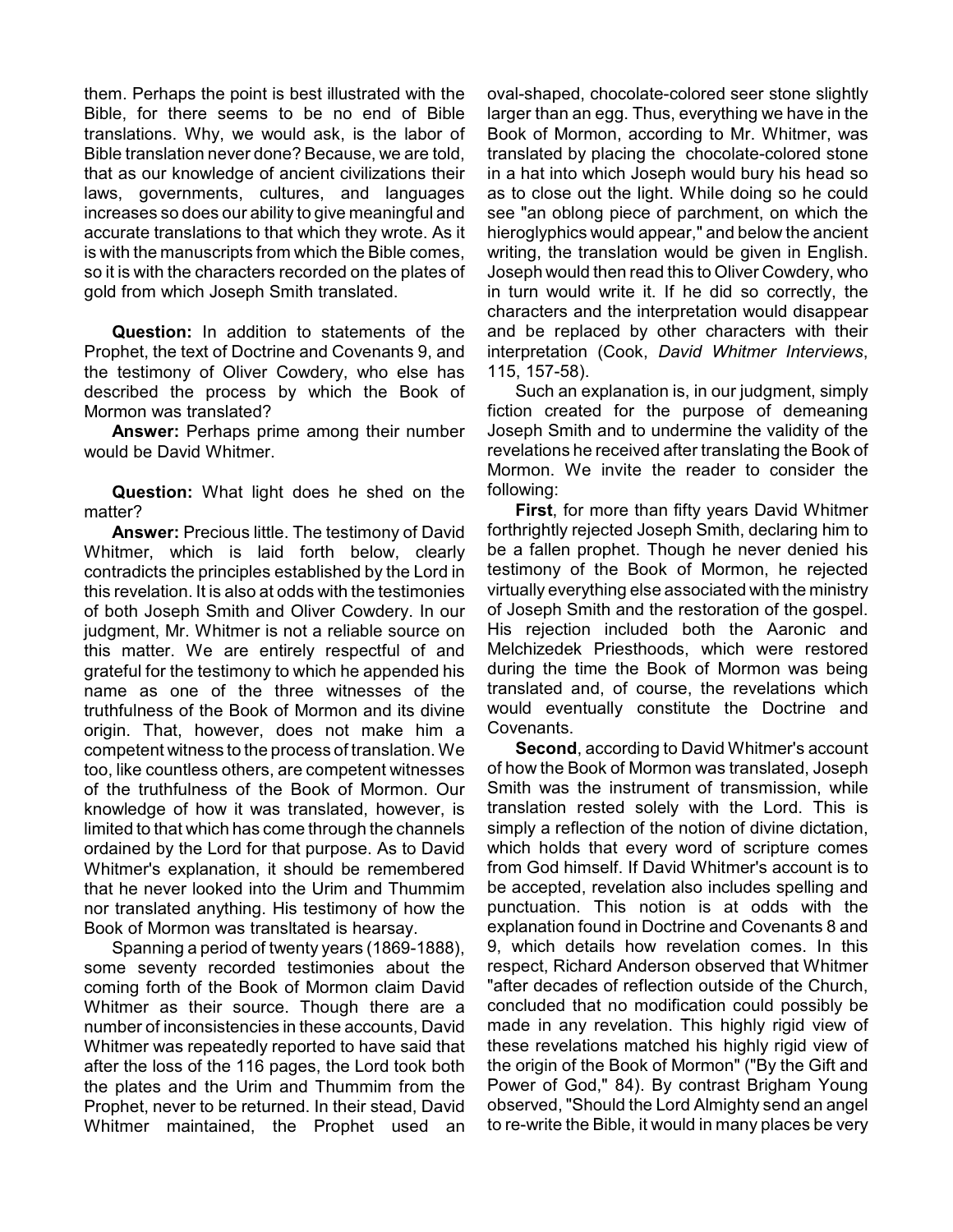different from what it now is. And I will even venture to say that if the Book of Mormon were now to be re-written, in many instances it would materially differ from the present translation" (*Journal of Discourses*, 9:311).

David Whitmer repeatedly said that if a word was misspelled, the translator would not be able to go on until it had been corrected. This hardly allows for the 3,913 changes that have been made between the first edition of the Book of Mormon and the edition presently in use.

**Third**, if the process of translation was simply a matter of reading from a seer stone in a hat, surely Oliver Cowdery could do that as well, if not better, than Joseph Smith. After all, Oliver was a schoolteacher. How then do we account for Oliver's inability to translate? Further, regarding the use of a hat in translation, Joseph's brother William Smith explained that the Prophet used the Urim and Thummim attached to the breastplate by a rod that held the seer stones set in the rims of a bow before his eyes. "The instrument caused a strain on Joseph's eyes, and he sometimes resorted to covering his eyes with a hat to exclude the light in part" (Smith, *Rod of Iron* 1, 3 [February 1924]: 7).

**Fourth**, Joseph Smith repeatedly testified to having both the plates and the Urim and Thummim returned to him. He further testified that he translated from the plates by the use of the Urim and Thummim.

**Fifth**, David Whitmer gave inconsistent accounts of the instrument used to translate. Thomas Wood Smith, in a published response about an interview he had with David Whitmer, who told him that Joseph Smith used the Urim and Thummim in translating the Book of Mormon, wrote, "When I first read Mr. Traughber's paper in the *Herald* of November 15th, I thought that I would not notice his attack at all, as I supposed that I was believed by the Church to be fair and truthful in my statements of other men's views, when I have occasion to use them, and I shall make this reply only: That unless my interview with David Whitmer in January, 1876, was only a dream, or that I failed to understand plain English, I believed then, and since, and now, that he said that Joseph possessed, and used the Urim and Thummim in the translation of the inscriptions referred to, and I remember of being much pleased with that statement, as I had heard of the 'Seer stone' being used. And unless I dreamed the interview, or very soon after failed to recollect the occasion, he described the form and size of the said Urim and

Thummim. The nearest approach to a retraction of my testimony as given . . . publicly in many places from the stand from January, 1876, till now, is, that unless I altogether misunderstood 'Father Whitmer' on this point, he said the translation was done by the aid of the Urim and Thummim. If he says he did not intend to convey such an impression to my mind, then I say I regret that I misunderstood him, and unintentionally have misrepresented him. But that I understood him as represented by me frequently I still affirm" (as cited in Cook, *David Whitmer Interviews*, 56).

**Finally**, the testimony of David Whitmer simply does not accord with the divine pattern. If Joseph Smith translated everything that is now in the Book of Mormon without using the gold plates, we are left to wonder why the plates were necessary in the first place. It will be remembered that possession of the plates placed the Smith family in considerable danger, causing them a host of difficulties. If the plates were not part of the translation process, this would not have been the case. It also leaves us wondering why the Lord directed the writers of the Book of Mormon to make a duplicate record of the plates of Lehi. This provisionwhich compensated for the loss of the 116 pages would have served no purpose either. Further, we would be left to wonder why it was necessary for Moroni to instruct Joseph each year for four years before he was entrusted with the plates. We would also wonder why it was so important for Moroni to show the plates to the three witnesses, including David Whitmer. And why did the Lord have the Prophet show the plates to the eight witnesses? Why all this flap and fuss if the Prophet didn't really have the plates and if they were not used in the process of translation? What David Whitmer is asking us to believe is that the Lord had Moroni seal up the plates and the means by which they were to be translated hundreds of years before they would come into Joseph Smith's possession and then decided to have the Prophet use a seer stone found while digging a well so that none of these things would be necessary after all. Is this, we would ask, really a credible explanation of the way the heavens operate?

When asked how the labor of translation was accomplished, the Prophet declined to answer, saying, "It was not intended to tell the world all the particulars of the coming forth of the book of Mormon" (Cannon and Cook, *Far West Record*, 23). Surely we do not look to the world or the understanding of the world for an answer. We would expect to find that understanding only as we